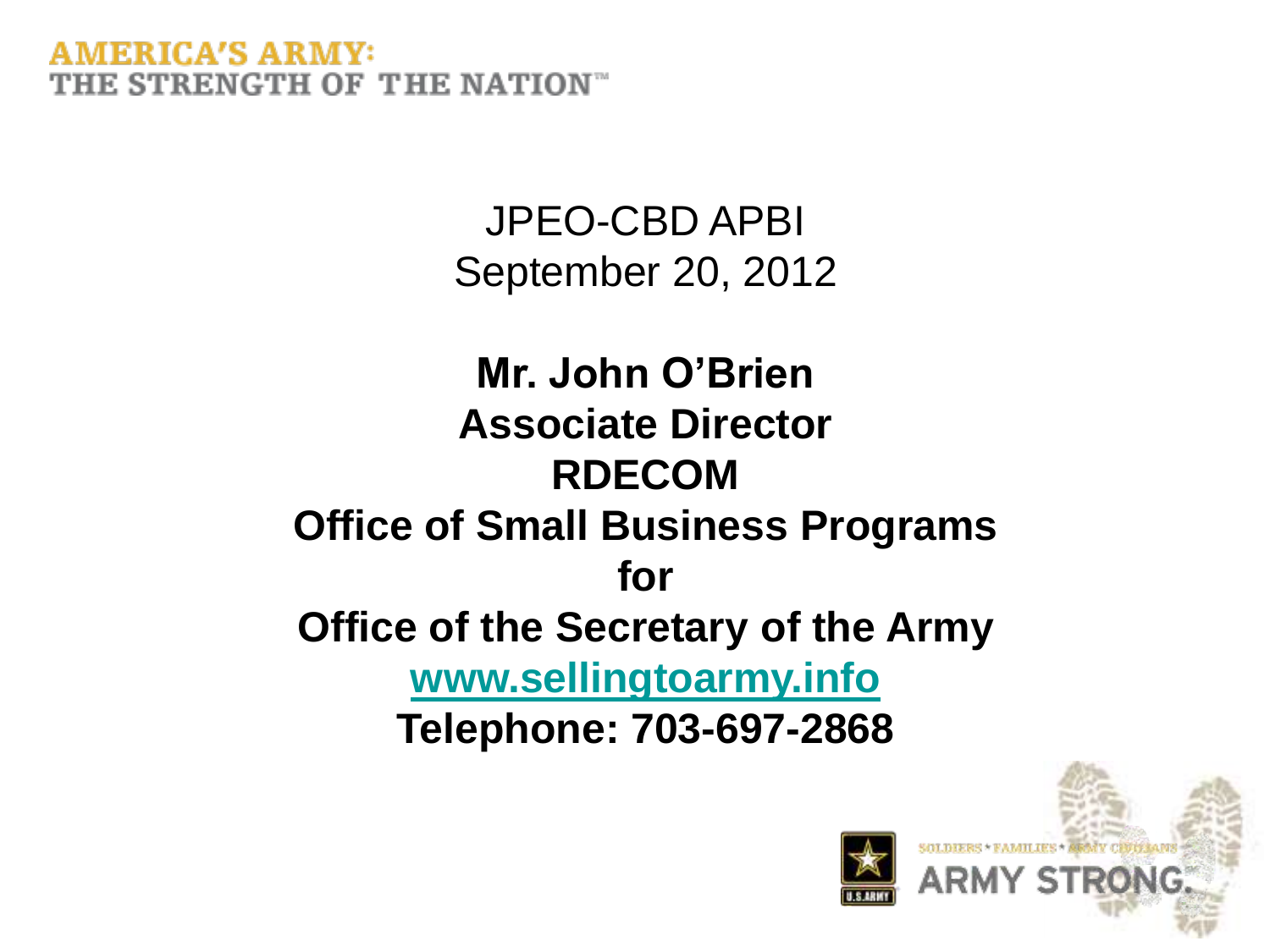- Vision
- Mission
- What does the Army buy?
- How can you do business with the Army?
- Questions?

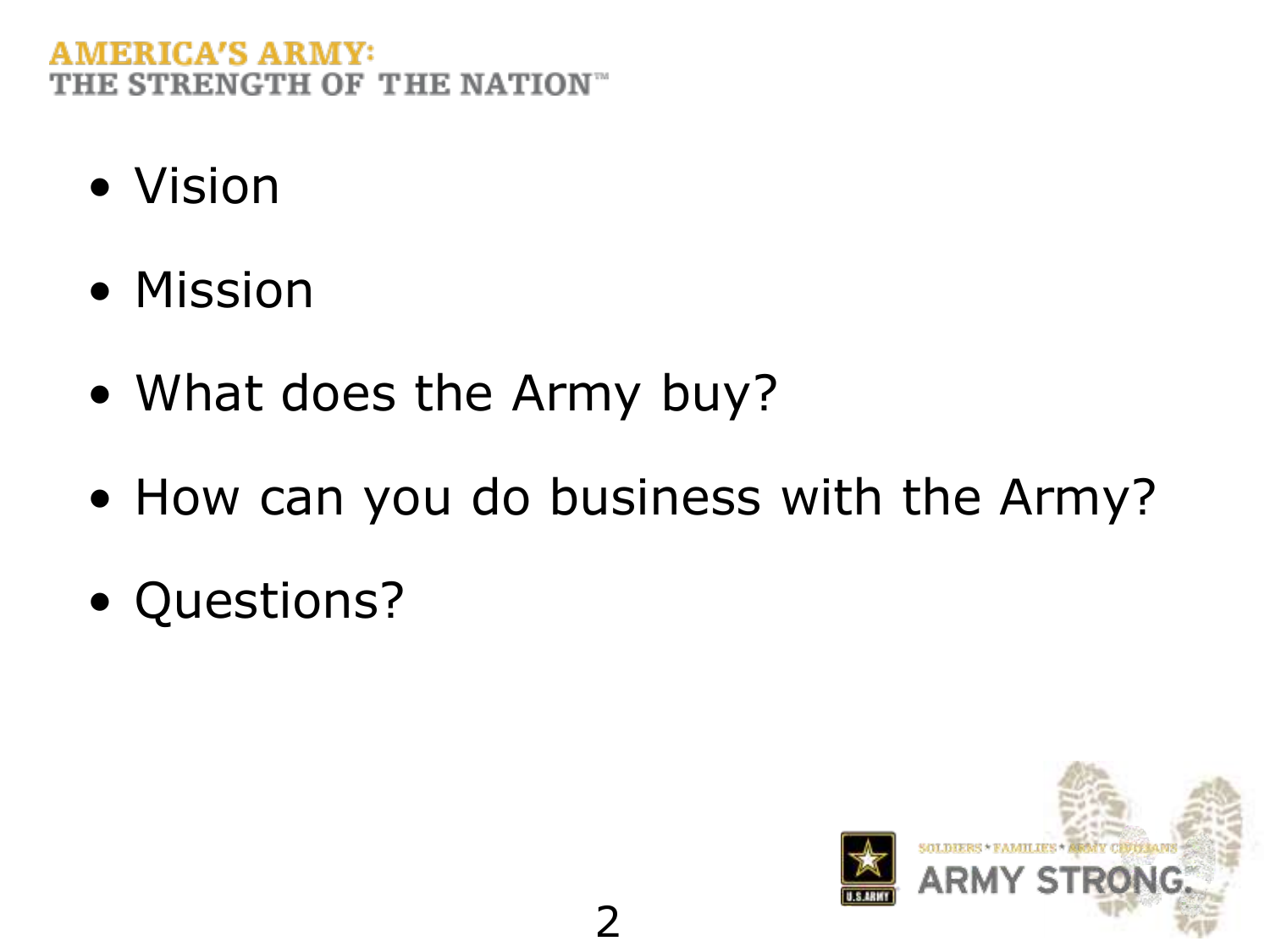

To be the premier advocacy organization committed to maximizing small business opportunities in support of the Warfighter and Army Force Generation (ARFORGEN).

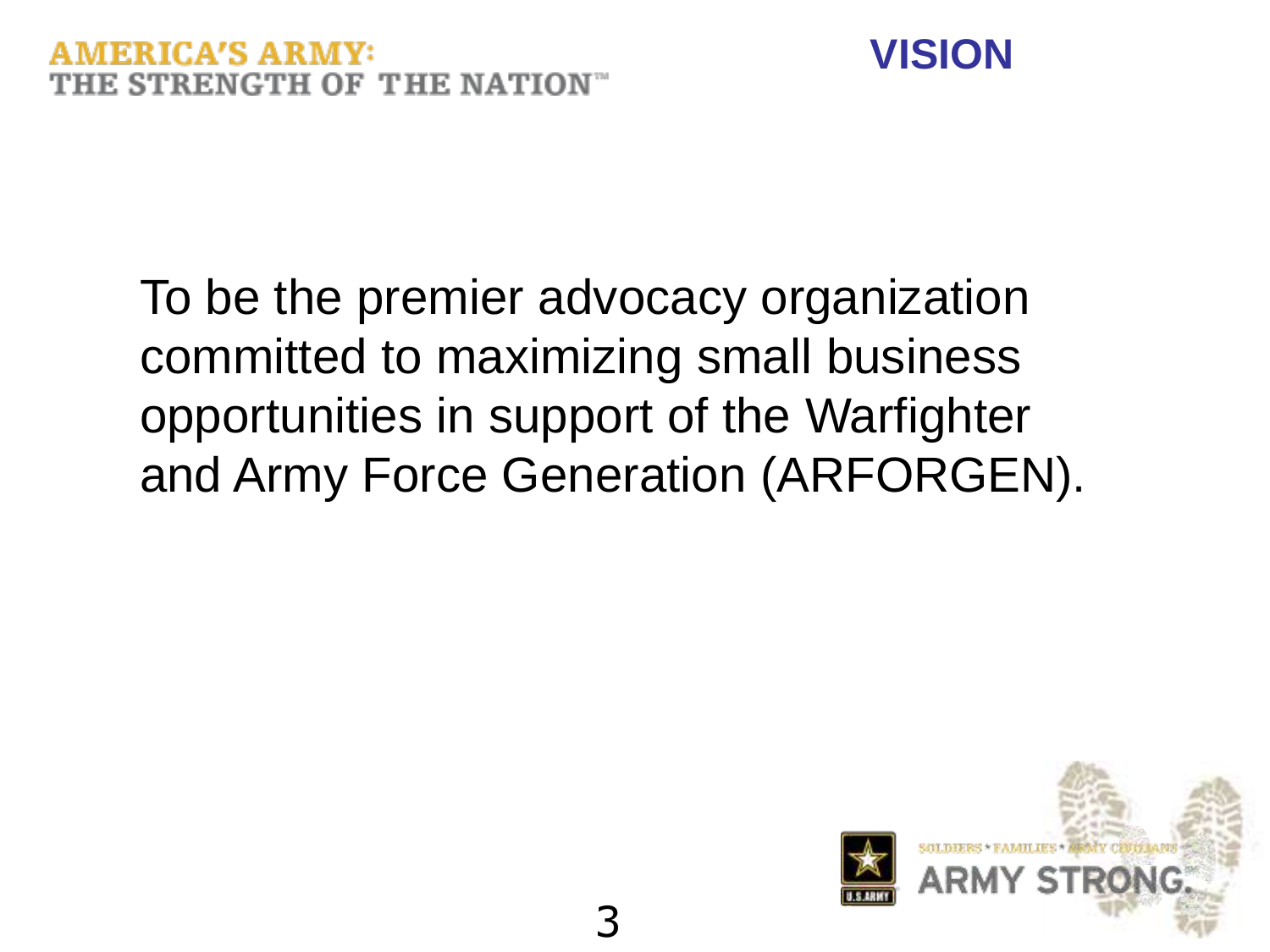#### **FRICA'S ARMV:** E STRENGTH OF THE NATION™

- Advise the Secretary of the Army and the Army leadership on Small Business related matters
- Spearhead innovative initiatives that contribute to expanding the Small Business industrial base relevant to the Army mission and priorities
- Leverage the use of minority-serving educational institutions in support of Army science and technology programs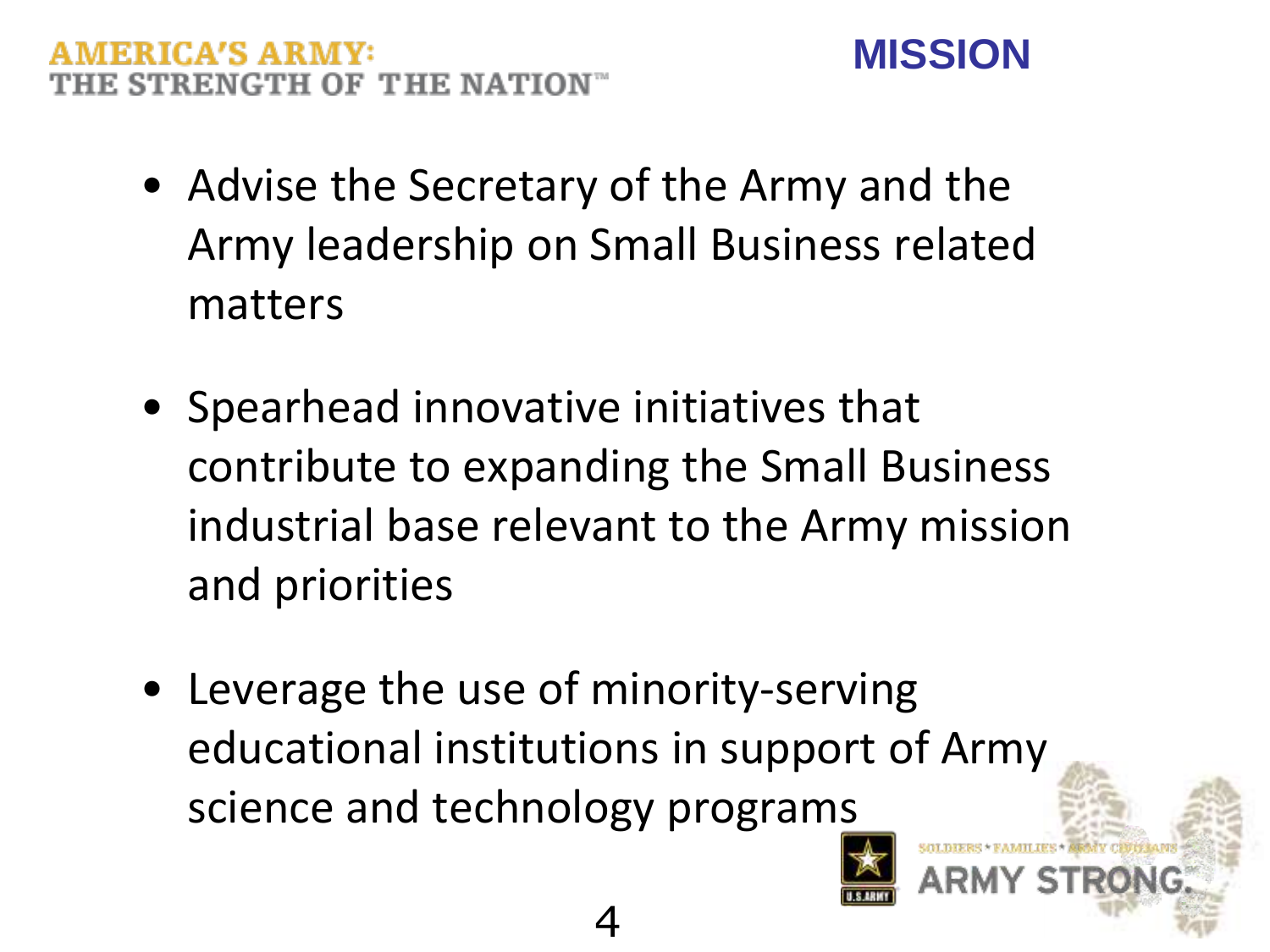

#### Programs:

Small Business

Small Disadvantaged Business, 8(a)

Women-Owned Small Business

HUBZone Small Business (Historically Underutilized Business Zones)

Service-Disabled Veteran-Owned Small **Business** 

Mentor-Protégé Program

Historically Black Colleges & Universities/Minority Institutions

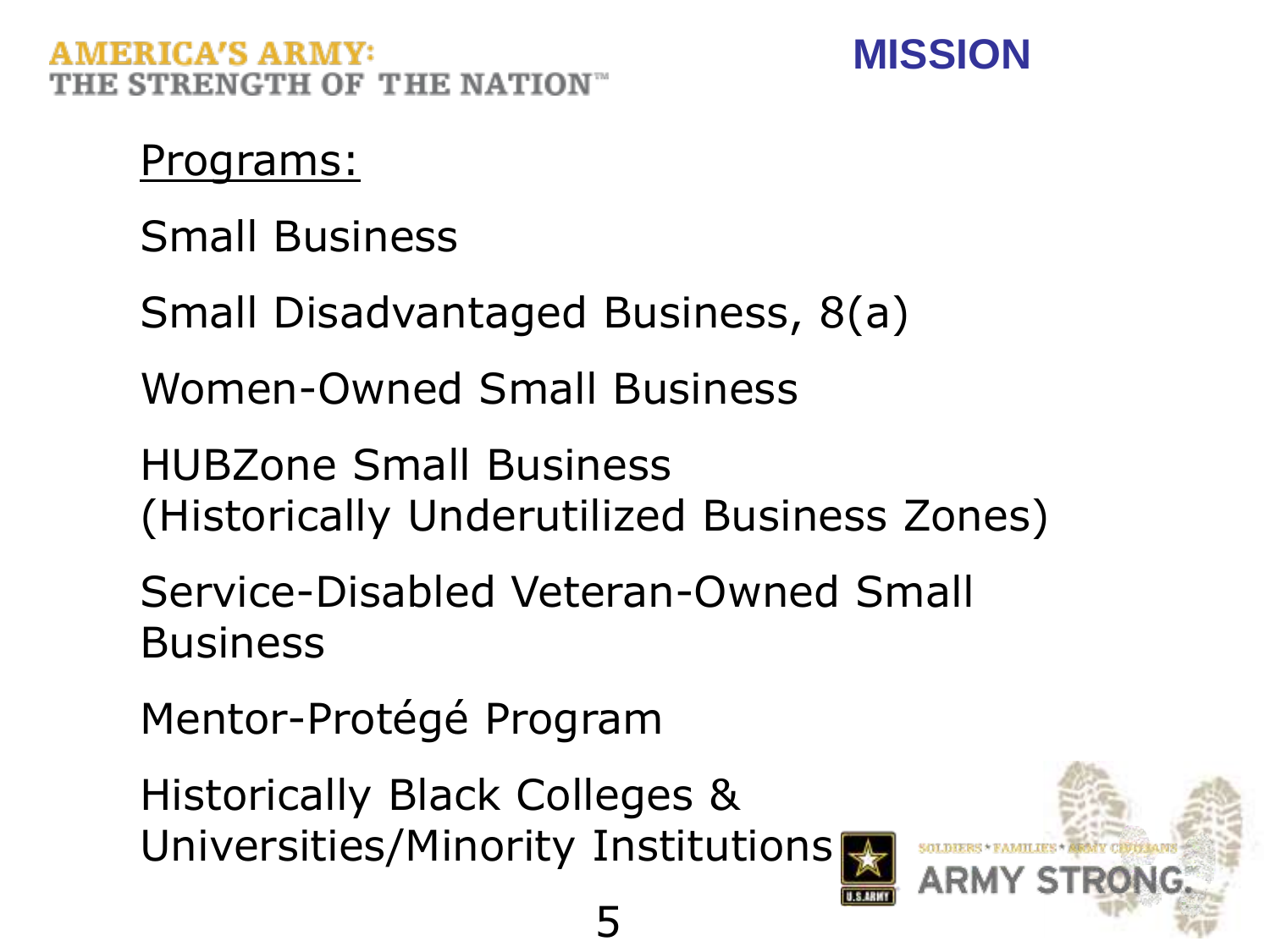#### **Army installations require the following services and supplies:**

- Office supplies including computer hardware & software
- ADP and office equipment maintenance
- Laundry and dry cleaning services
- Food services
- Printing
- Education and training
- Minor Construction
- Grounds and Building maintenance
- Research and development in a variety of fields
- Special studies and analyses

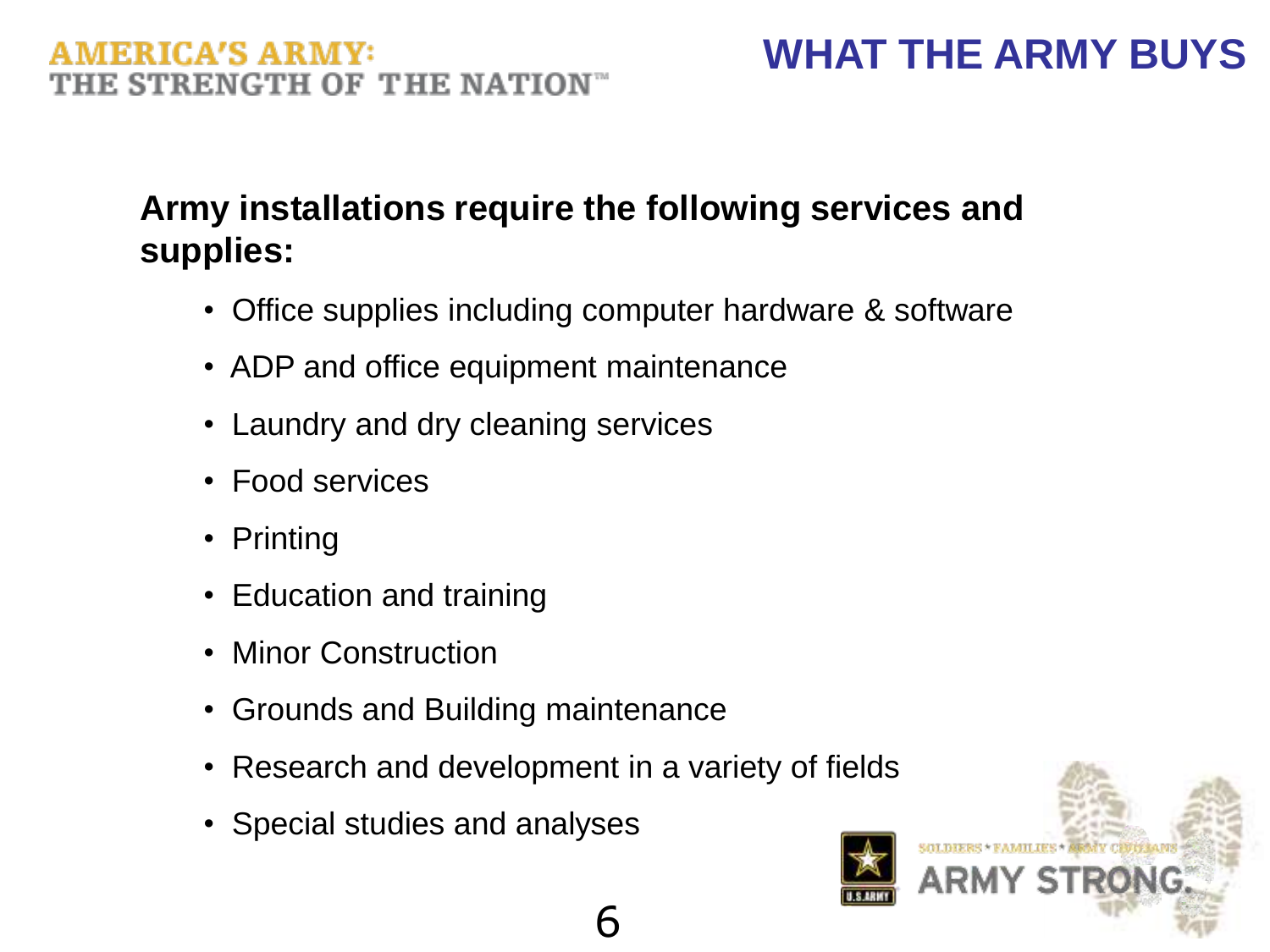### **WHAT THE ARMY BUYS**

ACE US Army Corps of Engineers

- Military/Civil Works Construction Projects
- Environmental Projects
- •<http://www.hq.usace.army.mil/hqsb/>
- Contact: [Jackie.L.Robinson-Burnette@usace.army.mil](mailto:Jackie.L.Robinson-Burnette@usace.army.mil) 202-761-8789

AMC US Army Materiel Command

- Combat Systems
- Information Systems
- Installation Supplies & Services
- •<http://www.amc.army.mil/amc/smlbus>
- Contact: [Nancy.D.Small@us.army.mil](mailto:Nancy.D.Small@us.army.mil) 256-450-7953





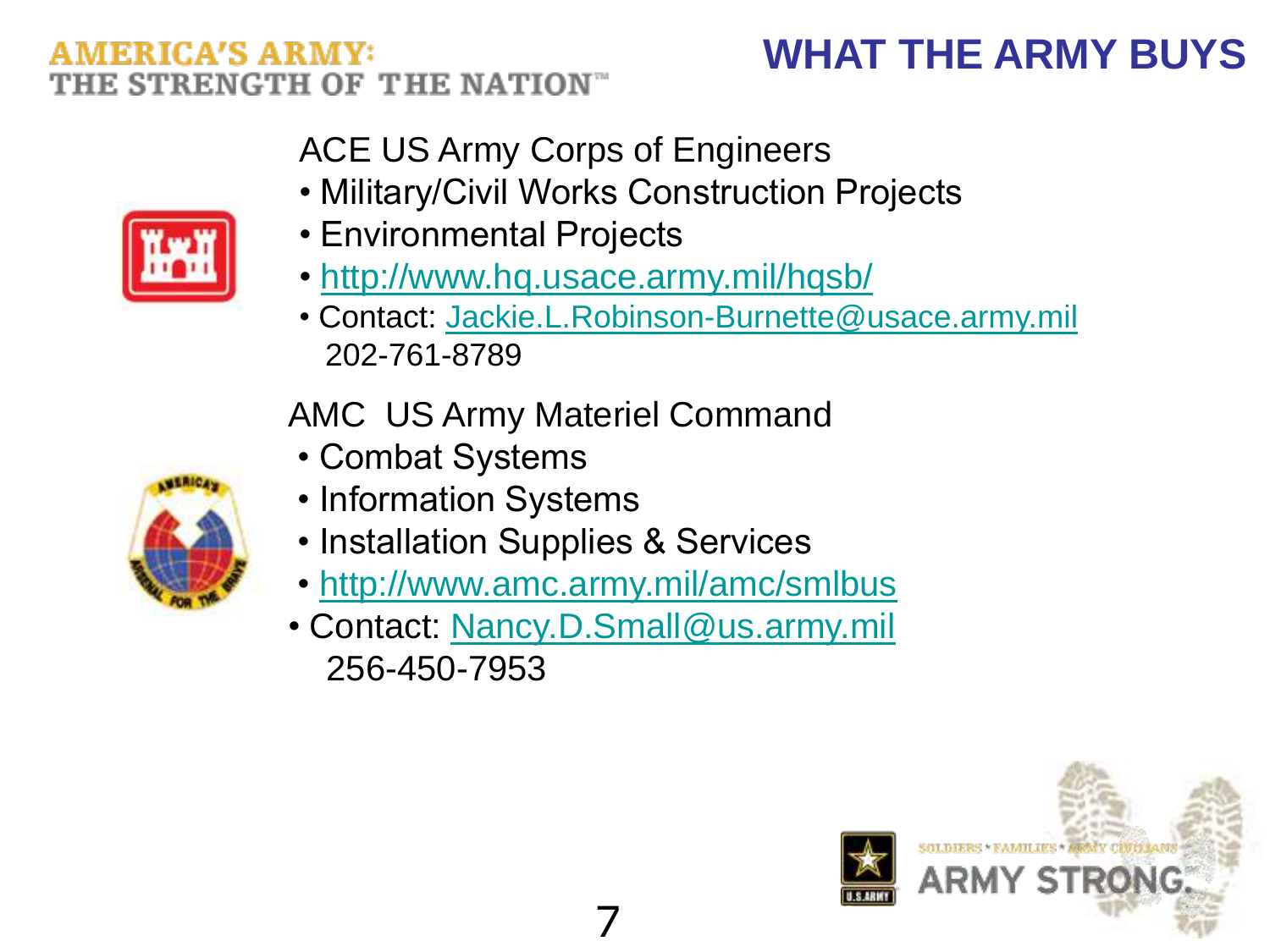### **WHAT THE ARMY BUYS**

ARMY STRON

NGB National Guard Bureau

- Base Operations; Information Technology Services/Equipment
- Construction/ Environmental Projects
- <http://www.arng.army.mil/tools/contracting>
- Contact: [Elizabeth.Westerburg@us.army.mil](mailto:Elizabeth.Westerburg@us.army.mil) 703-607-1001

SDDC Military Surface Deployment & Distribution Command

- Travel Services
- Transportation and Storage of Personal Property
- • [http://www.sddc.army.mil](http://www.sddc.army.mil/)
- Contact: [Karen.E.Osborne@us.army.mil](mailto:Karen.E.Osborne@us.army.mil) 618-220-5708

SMDC Space & Missile Defense Command

- Research and Development
- Engineering Support Services
- <http://www.smdc.army.mil/SADBU/SADBU.html>
- Contact: [Christina.Ryan@us.army.mil](mailto:Christina.Ryan@us.army.mil) 256-955-3412





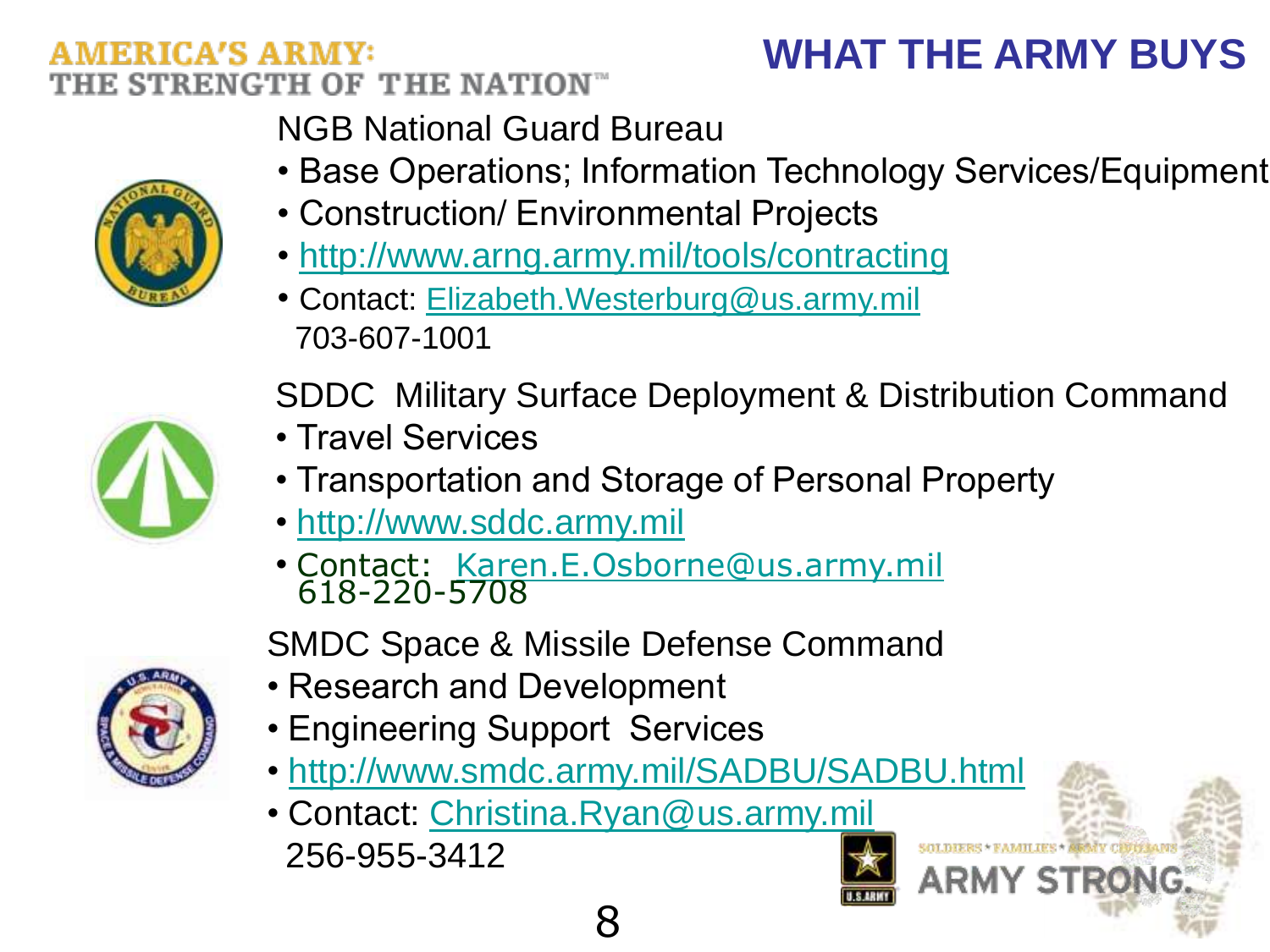v st



- INSCOM US Army Intelligence & Security Command
- Intelligence Security Information Systems
- http://www.inscom.army.mil
- Contact: [Harriet.L.Burton@us.army.mil](mailto:Harriet.L.Burton@us.army.mil) 703- 428-4533



- MEDCOM US Army Medical Command
- Medical Supplies and Health Care Equipment
- Professional Services
- • [http://sb.amedd.army.mil](http://sb.amedd.army.mil/)
- Contact: [Dan.Shackelford@us.army.mil](mailto:Dan.Shackelford@us.army.mil) 210-221-4267



- MRMC US Army Medical Research & Materiel Command
- Medical Research
- •<http://www.mrmc.smallbusopps.army.mil/>
- Contact: [Jerome.Maultsby@us.army.mil](mailto:Jerome.Maultsby@us.army.mil) 301-619-2471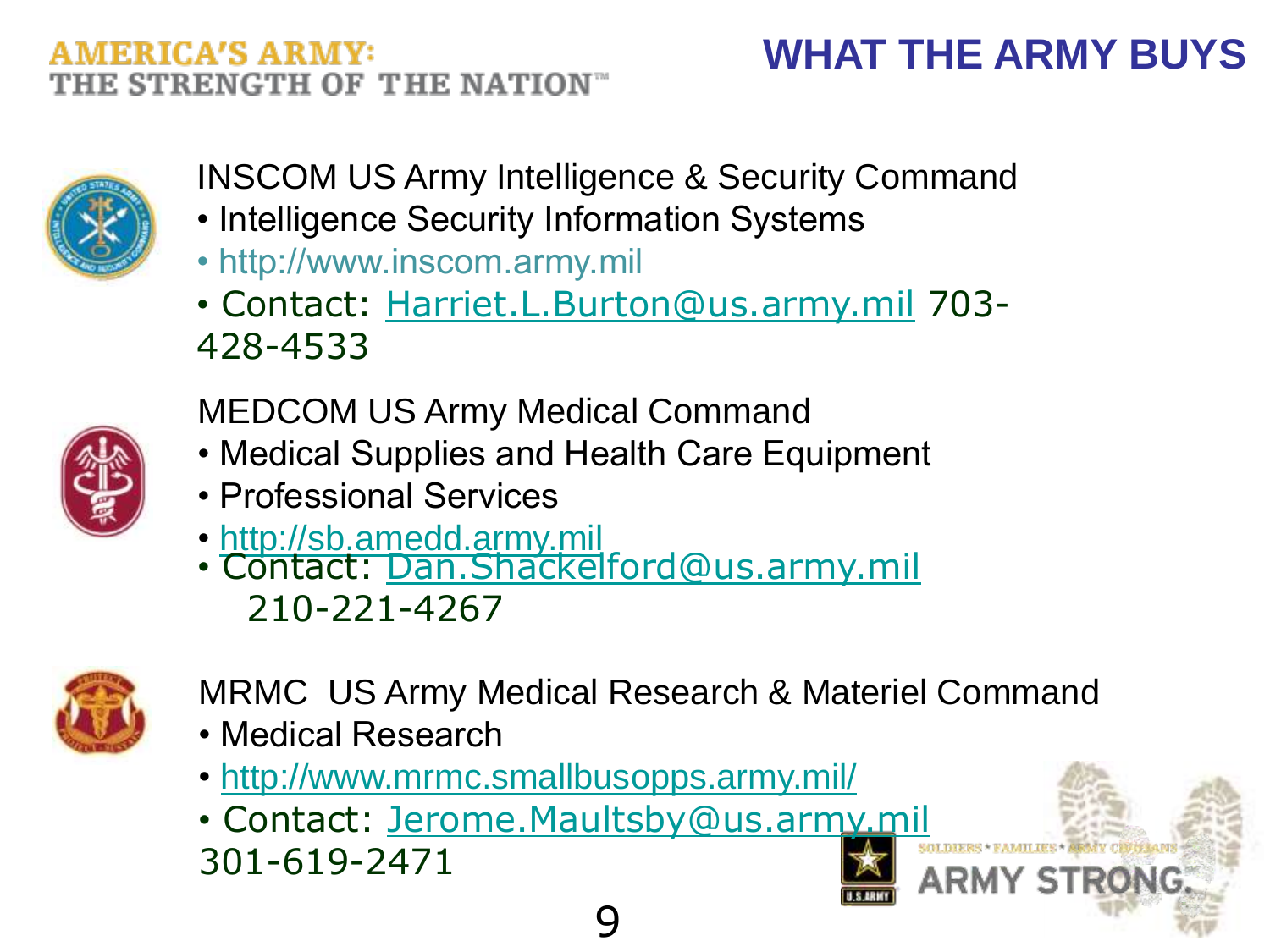#### **AMERICA'S ARMY:** THE STRENGTH OF THE NATION<sup>®</sup>



#### **OSBP Web Portal www.sellingtoarmy.info**

- Click on "Locations" for a map of the U.S. with Army Small Business Specialists & Buying Activities by state
- Click on "Women-Owned" then "Seven tips for WOSBs"
- Click on Business Opps for a Tutorial: 13 Steps to doing business with the Army

SOLDHERS \* FAMILIES \* ARMY CHATAANS ARMY STRONG.

Calendar of Events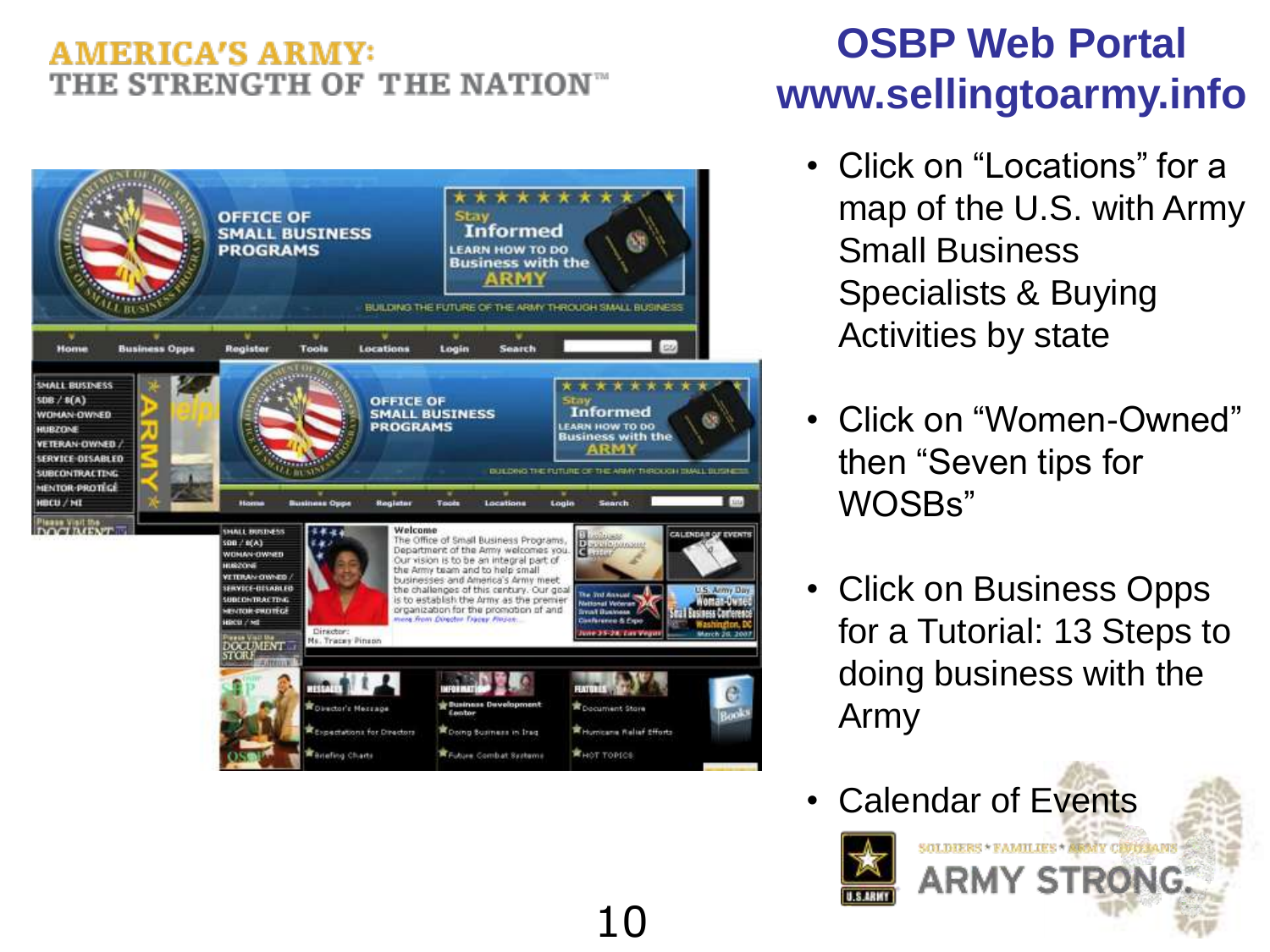In order to do business with the Army, you must be listed in the Central Contractor Registration (CCR) and Online Representations and Certifications Application (ORCA) databases. This registration can be accomplished on-line at "SAM" (System for Award Management) [https://www.sam.gov](https://www.sam.gov/)

Anytime there is a change in status, it is necessary for a company to update their information on SAM (e.g., if a company attains 8(a) status).



ARMY STR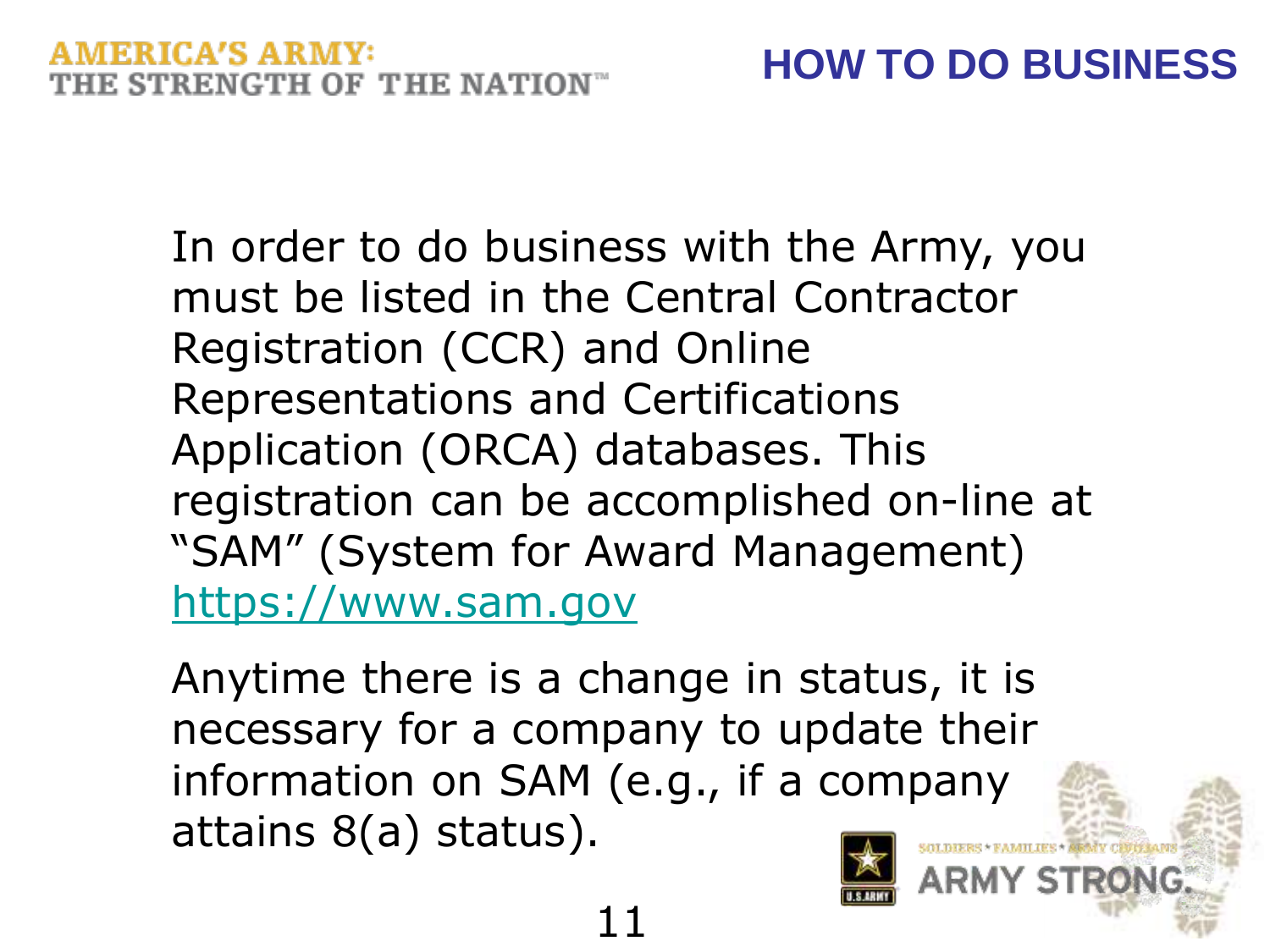You will also need a Data Universal Number System (DUNS) Number which is available from Dun and Bradstreet by calling 1-800-333-0505 or 1-610-882-7000.

If you have not already done so, contact the Defense Logistics Services Center to request a Commercial and Government Entity (CAGE) Code. [http://www.dlis.dla.mil/cage\\_welcome.asp](http://www.dlis.dla.mil/cage_welcome.asp)

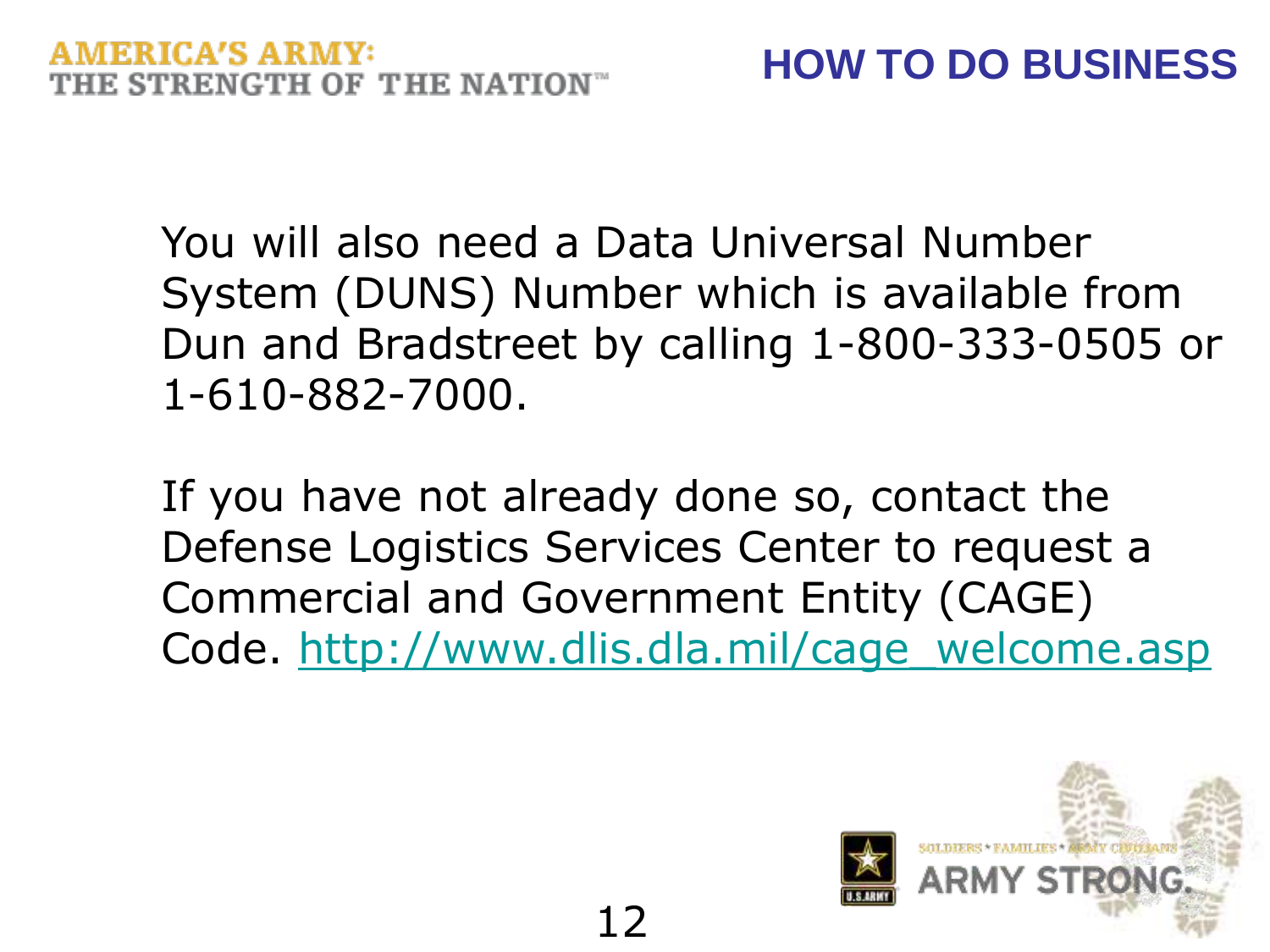It is very important that you know the product or service you are selling to the Army. There are different marketing strategies and different customers within the Army for each product or service.

Many government product/service listings and future procurements are listed by Federal Supply Classification Code (FSC). By using the FSC search tool, you will find out which Department of Defense (DOD) activities purchased your product or service in the past. This is your primary market for prime contracts within DOD. [http://www.sellingtoarmy.info/User/Misc/FSCSea](http://www.sellingtoarmy.info/User/Misc/FSCSearch.aspx) [rch.aspx](http://www.sellingtoarmy.info/User/Misc/FSCSearch.aspx) ARMY STRONG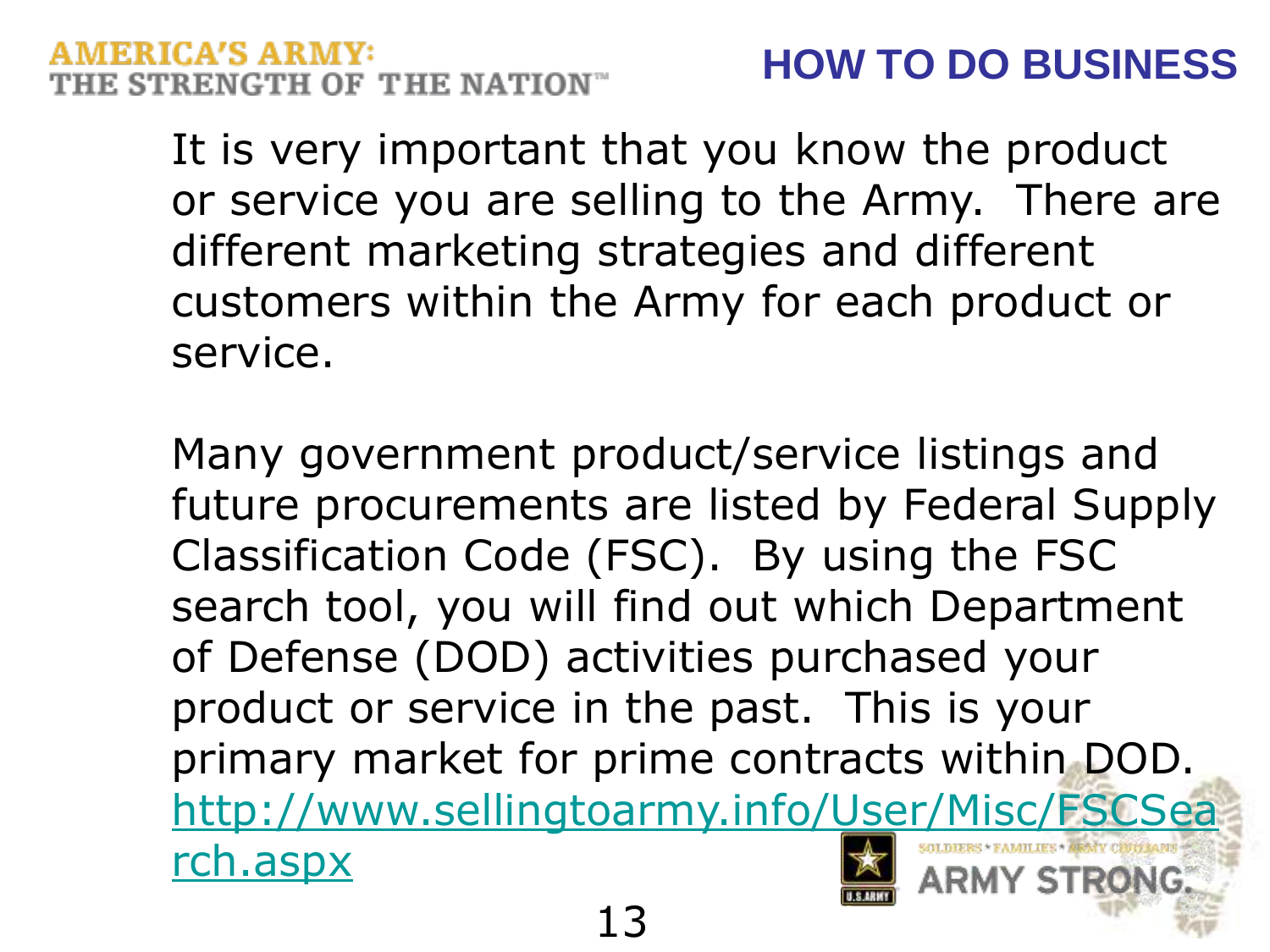Some government product/service listings and future procurements are listed by North American Industry Classification System (NAICS) code.

<http://www.census.gov/eos/www/naics/>

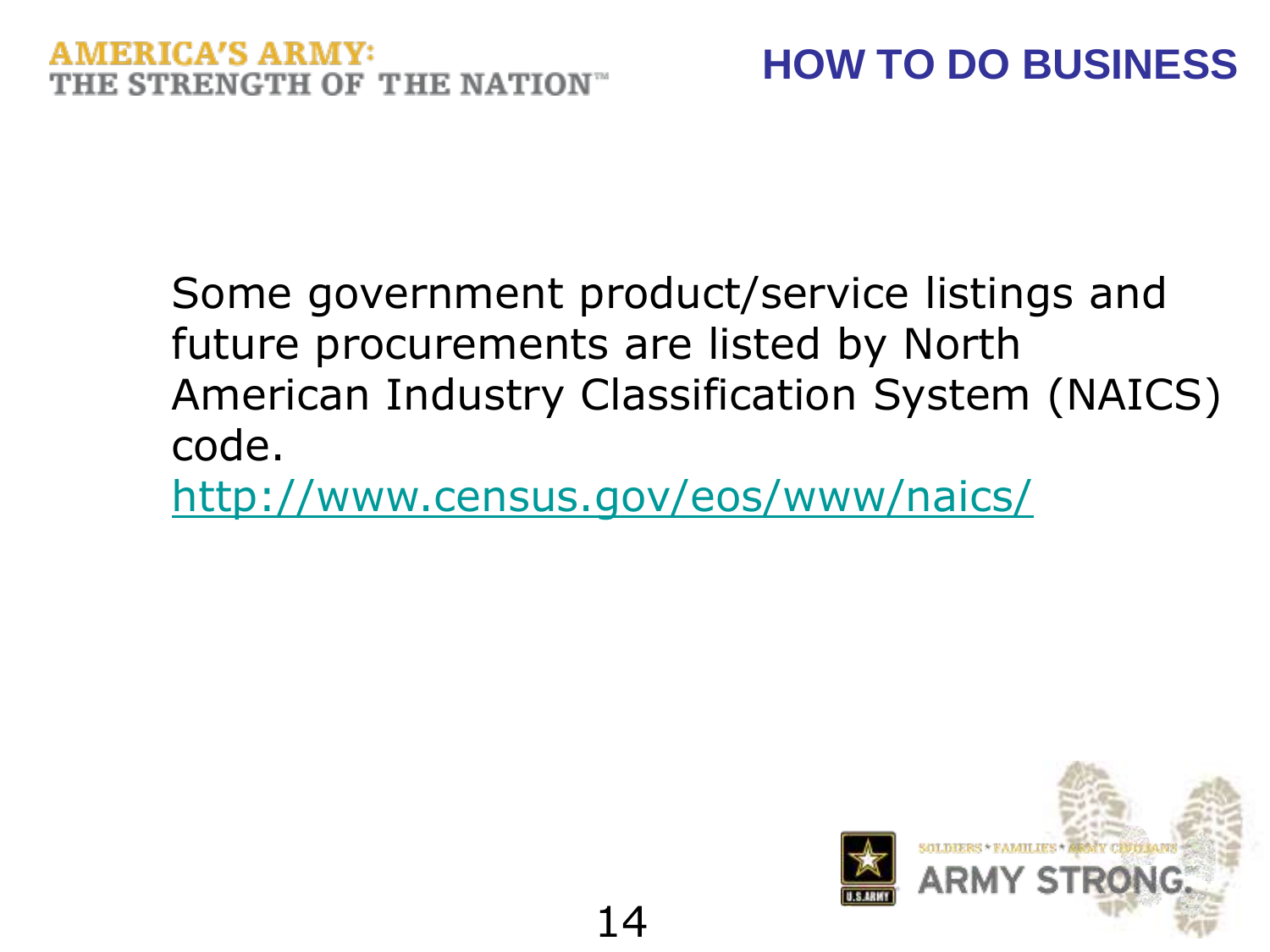Procurement Technical Assistance Centers (PTAC) can be an important resource and are partially funded by DoD. PTACs provide in depth counseling on marketing, financial and contracting issues to small business concerns on how to do business with DOD at minimal or no cost. <http://www.dla.mil/Small> Business/Pages/ProcurementTechnicalAssist anceCenters.aspx

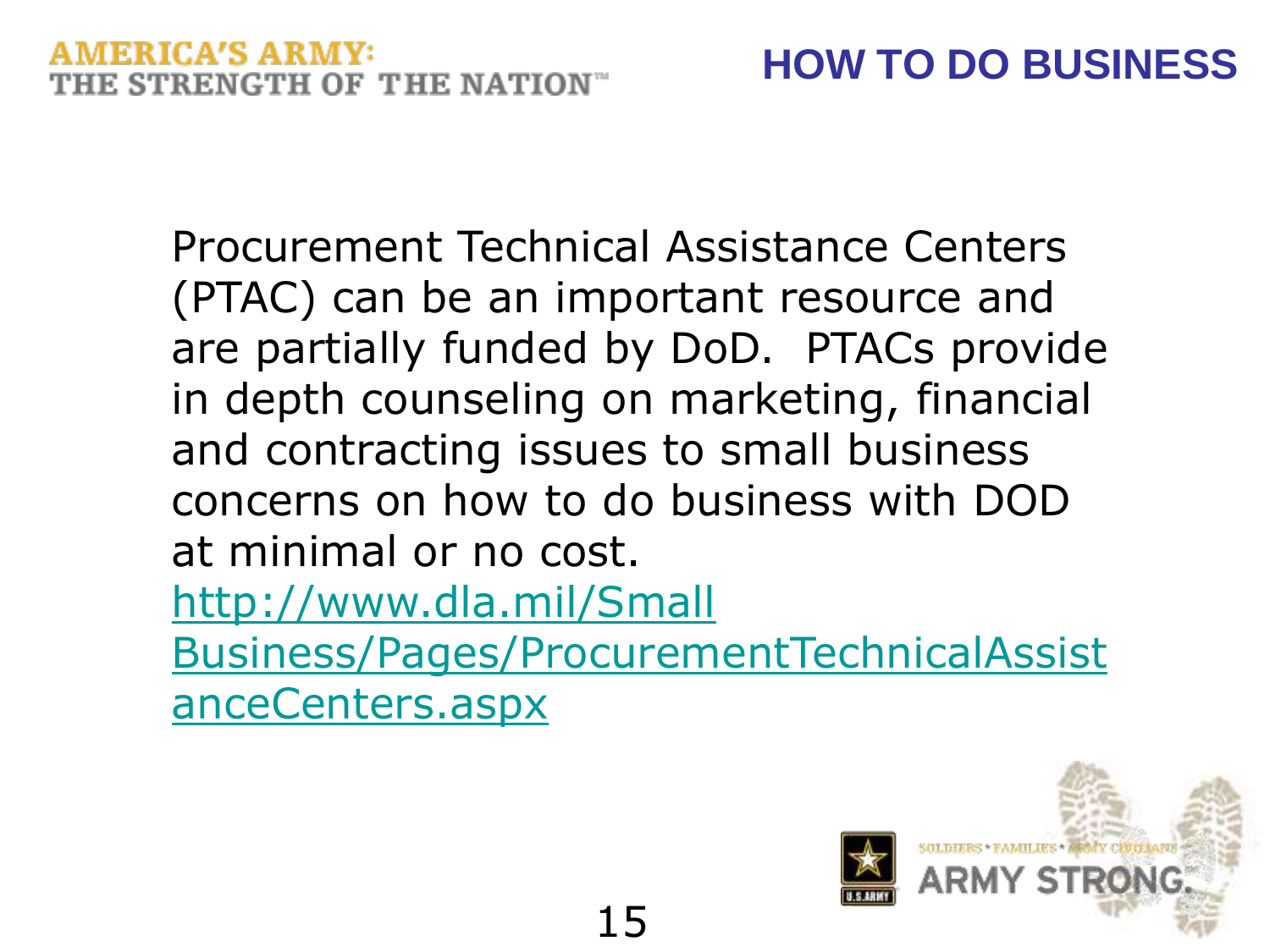#### **HOW TO DO BUSINESS**

#### There is 1 PTAC in Maryland:

College Park, MD 866-228-0432 X27; www.mdpatap.umd.edu

Local Rep: Bonnie Maliszewski – 410-306-6144 X231

bmaliszewski@mdptap.umd.edu

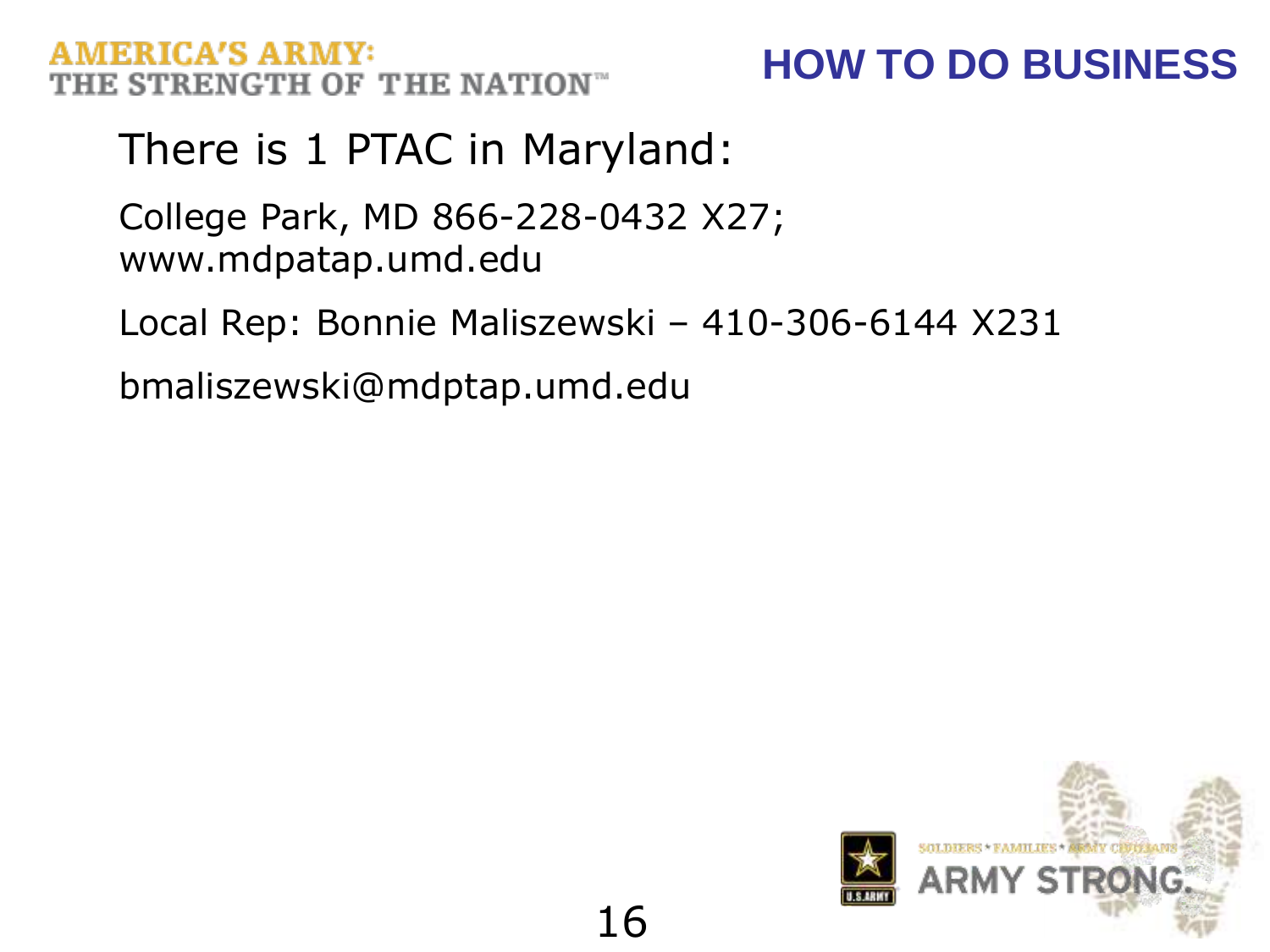## **HOW TO DO BUSINESS**

#### In addition, the SBA offers assistance through their Small Business Development Centers:

17

<http://www.asbdc-us.org/>

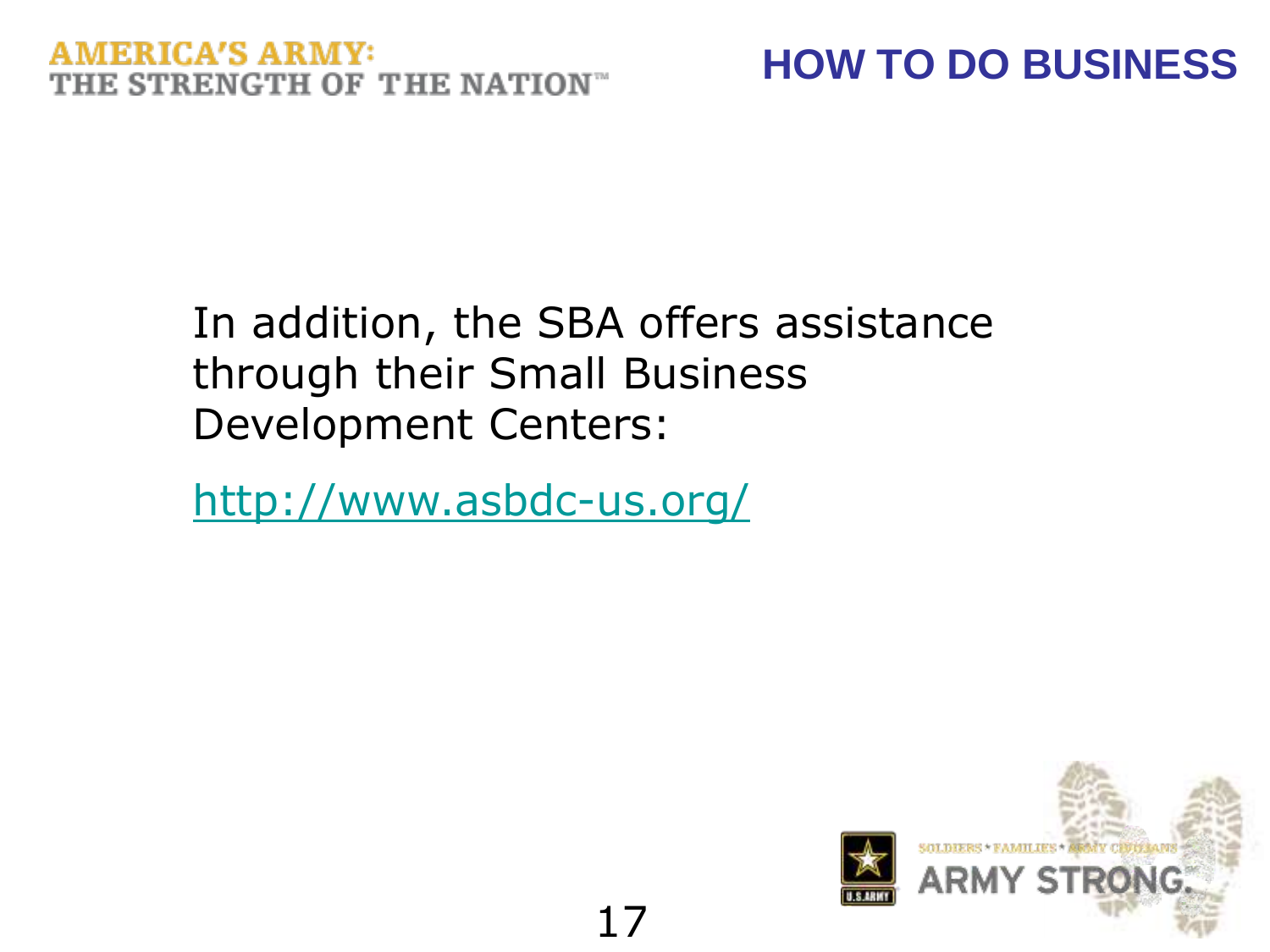## **AMERICA'S ARMY:**

## **HOW TO DO BUSINESS**

In Harford County, Maryland, there is 1 SBDC Center:

## **Harford Community College:** Edgewood Hall, Russell

Teter, Director; Rteter@Harford.edu

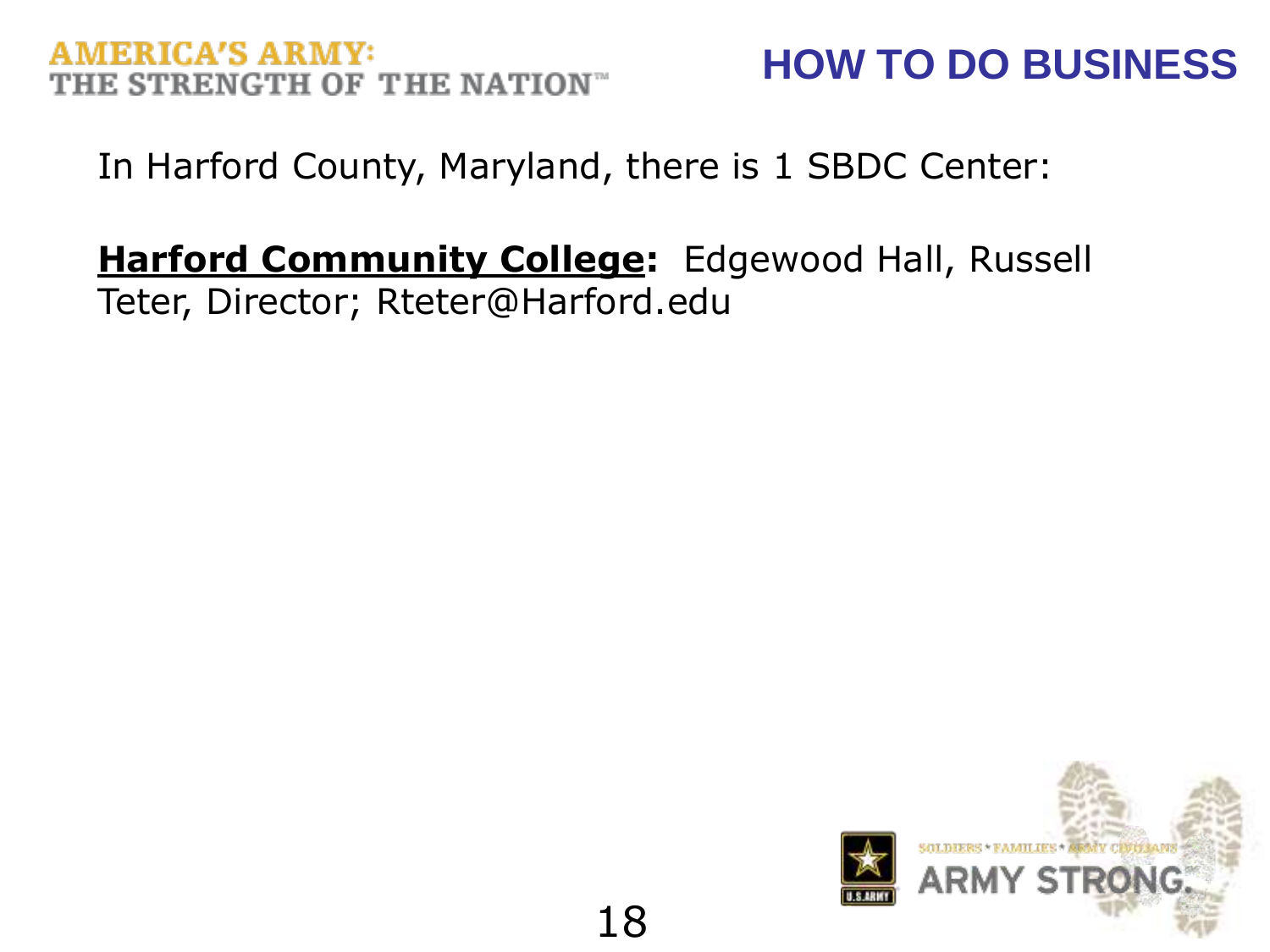## MERICA'S ARMY:

Most of the Army's buying activities make purchases in support of their individual base requirements and are considered local buys. Contact the Small Business Specialist at the Army installation located in your geographic area to discuss business opportunities for your firm. [http://www.sellingtoarmy.info](http://www.sellingtoarmy.info/) (click on "Locations")

Be prepared to provide a brief written summary of your products/services (capabilities statement). The major Army Commands have contractual responsibilities depending upon their mission requirements.



Y STRI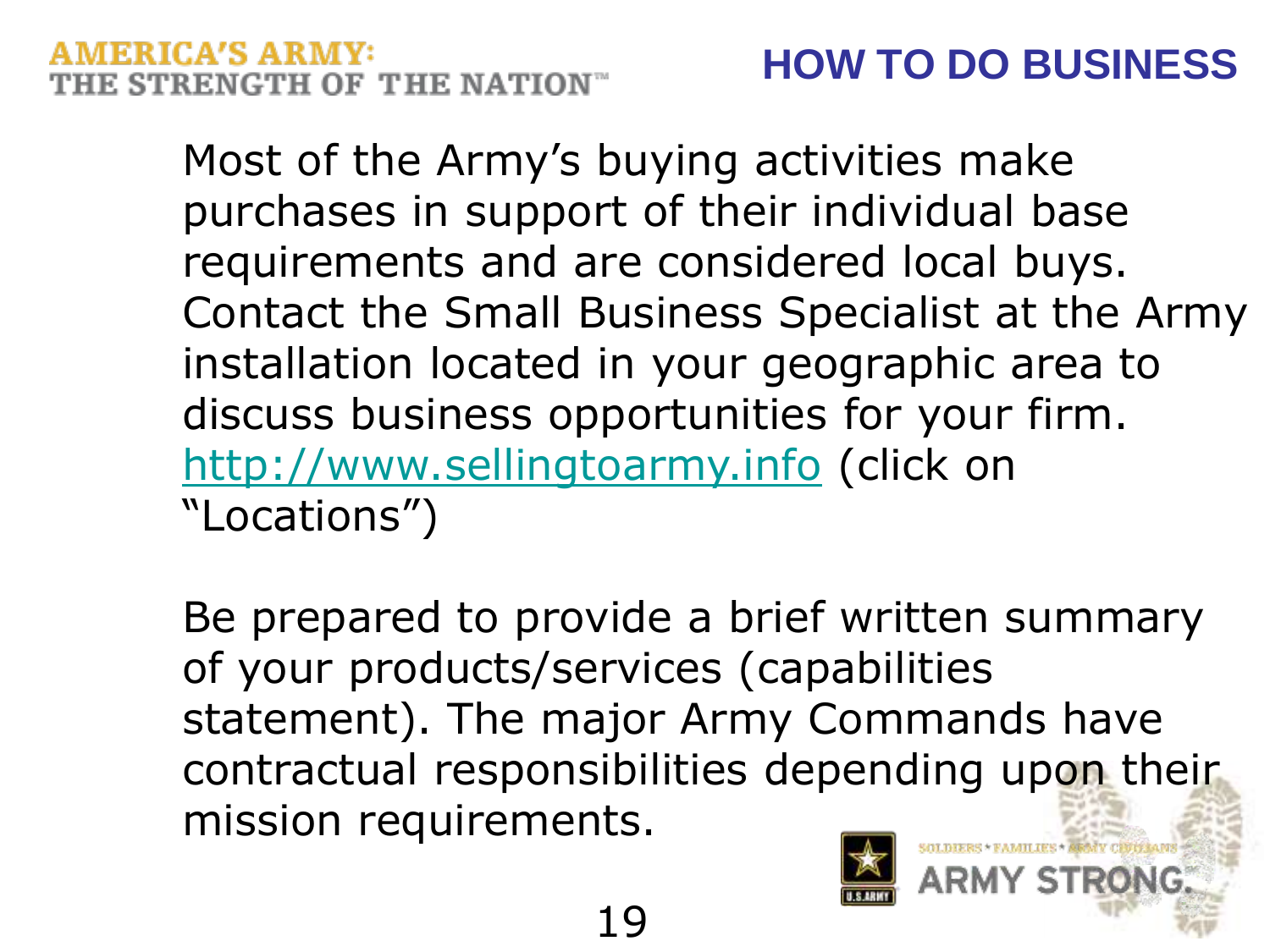## **HOW TO DO BUSINESS**

Army Small Business Specialists in each state are posted at this website: http[://www.sellingtoarmy.info](http://www.sellingtoarmy.info/) click on "Locations." For Maryland, there are six:

U.S. Army Corps of Engineers, Detroit Ms. Tamika Gray, tamika.s.gray@usace.army.mil 410-962-2587

U.S. Army Communications-Electronics Life Cycle Management Command , APG Mr. Kenyata Wesley, kenyata.wesley@us.army.mil 443-861-4371

U.S. Army Research, Development and Engineering Command, APG Mr. John O'Brien, [john.obrien5@us.army.mil](mailto:john.obrien5@us.army.mil) 410-278-1619 ARMY STRON(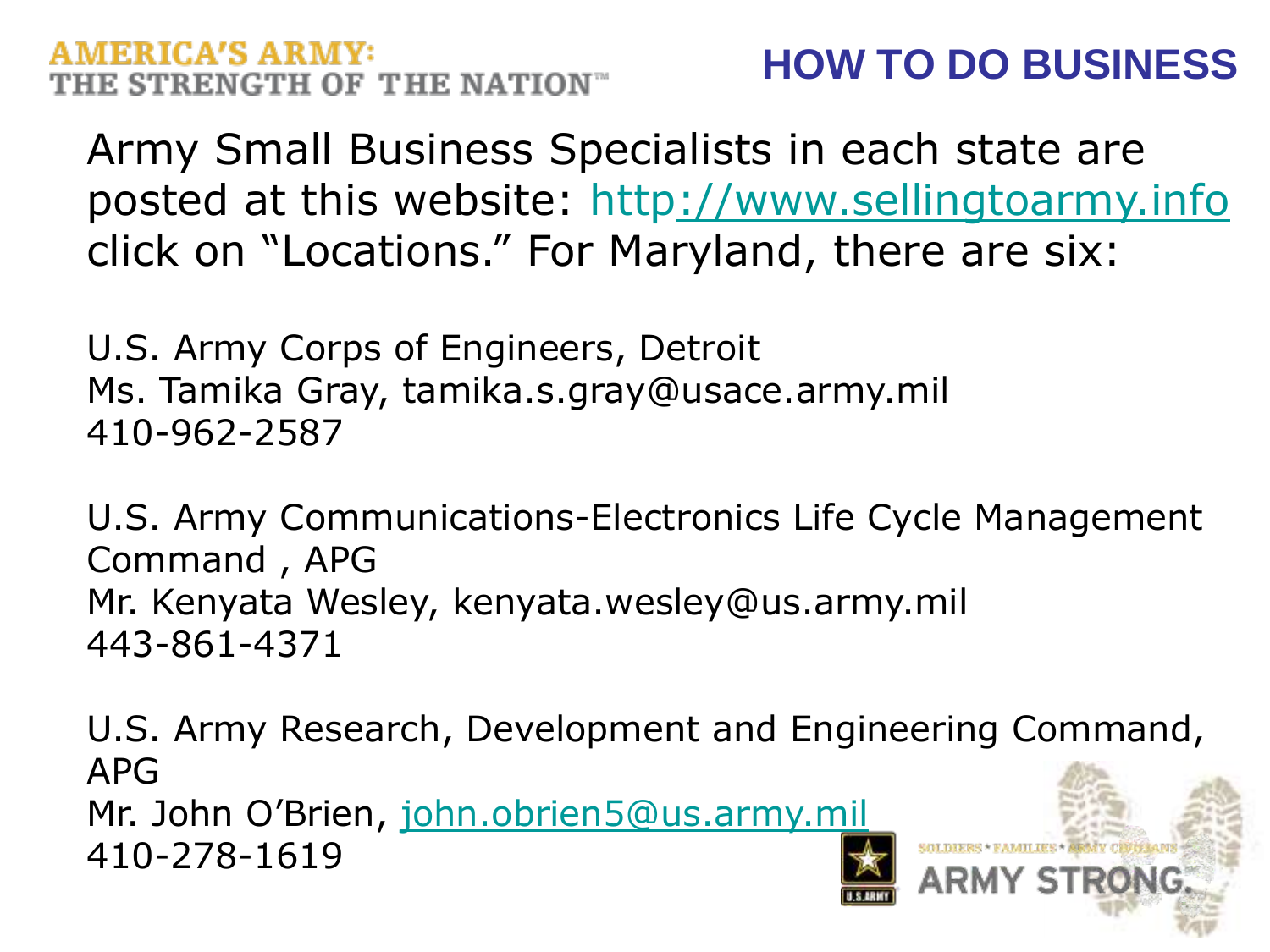U.S. Army Medical & Material Command, Ft. **Detrick** Mr. Jerome Maultsby, [jerome.maultsby@amedd.army.mil](mailto:jerome.maultsby@amedd.army.mil) 301-619-2471

U.S. Army Mission and Installation CC, Ft. Meade Ms. Kay Matthews, [kay.a.matthews.civ@mail.mil](mailto:kay.a.matthews.civ@mail.mil) 703-806-4603

National Guard Bureau USPFO for Maryland COL Mark Tracy, mark.a.tracy@us.army.mil 410-278-8450

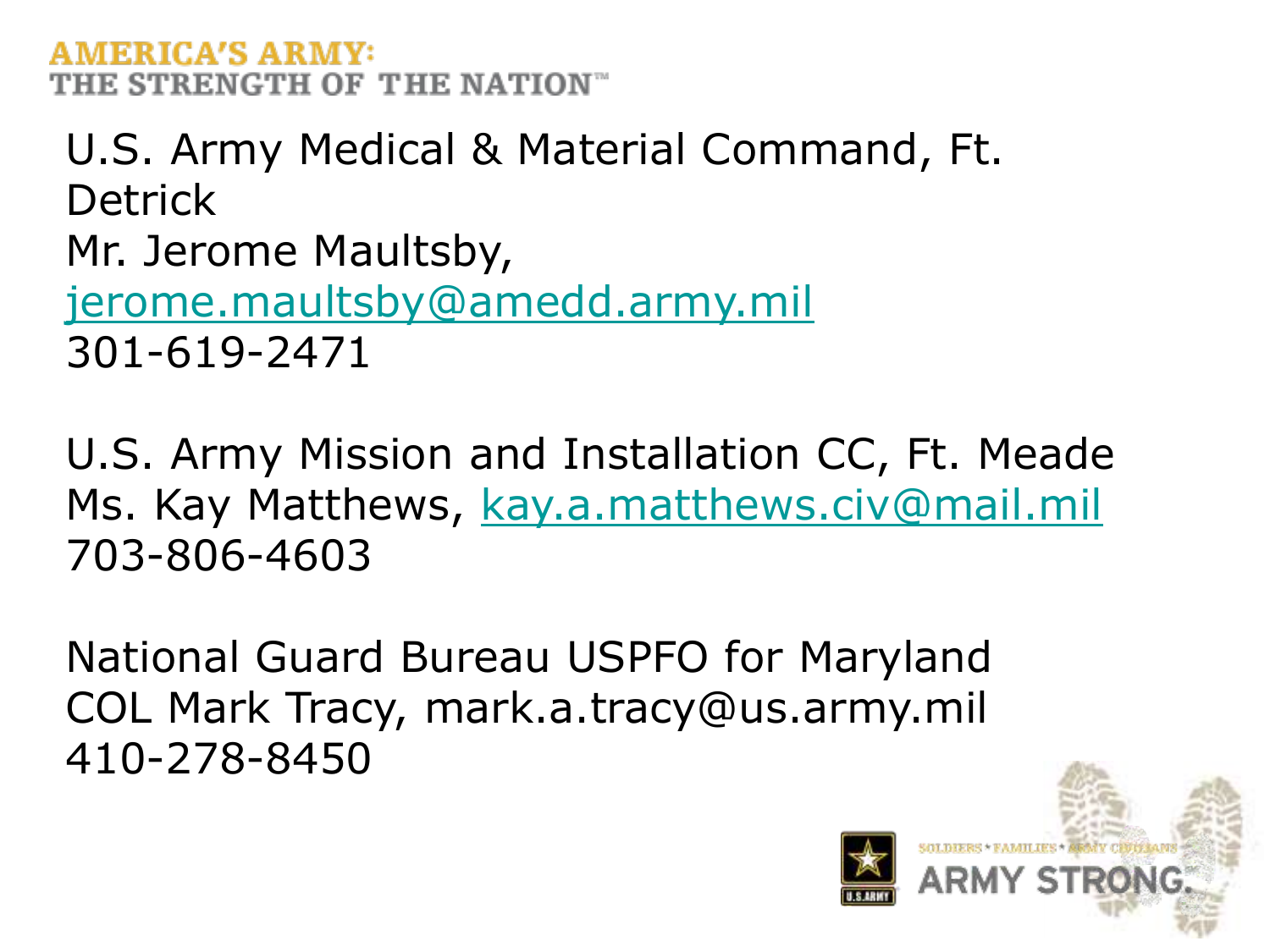Personnel at each installation are authorized to use the Government purchase cards (also known as the IMPAC card) to buy supplies and services valued at \$3,000 or less). If you can accept a purchase card, please let your Army customers know. If you cannot, you may want to consider this option. Some activities may provide you with a listing of the purchase card holders to whom you can directly market your products or services.

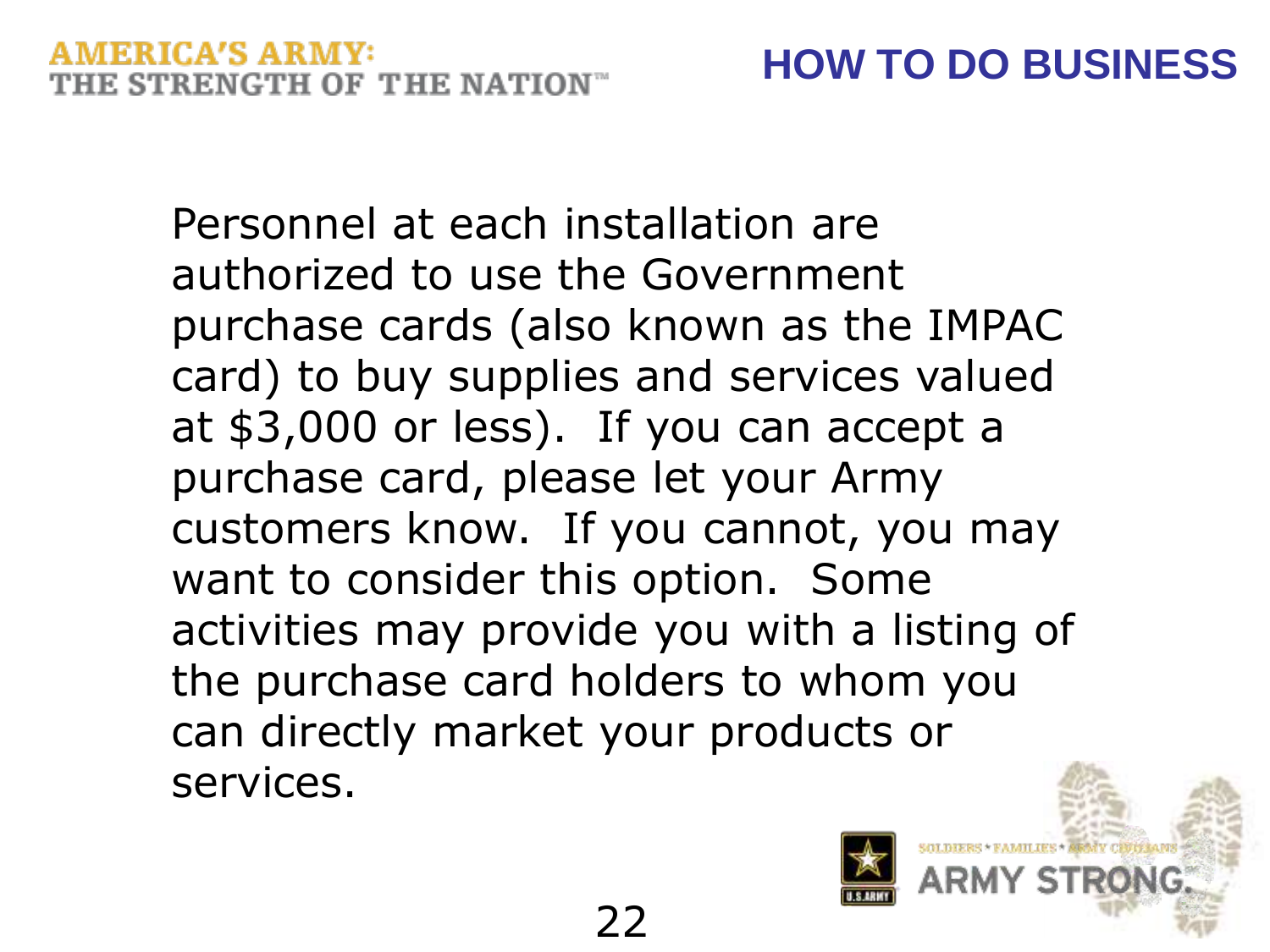As with any customer, it is best to do some research about the activity before calling them by reviewing their websites. This information may be helpful in identifying the primary mission of that command.

Be sure to ask about the command's "procurement forecast," which is the list of anticipated procurement requirements for the current and/or subsequent fiscal year. (The federal fiscal year is 1 October through 30 September.)

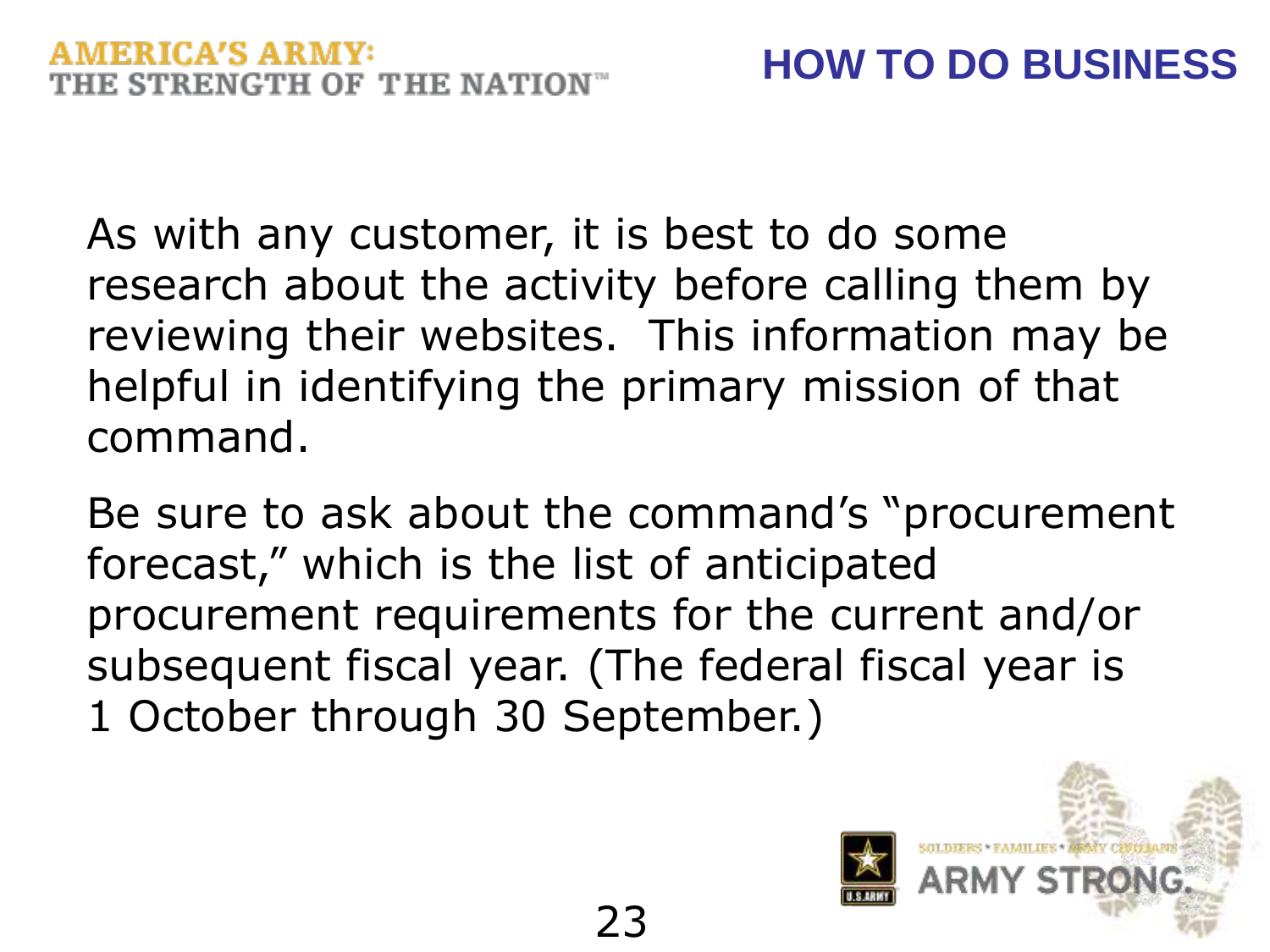Many supplies (products) and services are purchased from the General Services Administration (GSA) Schedules. If you are interested in obtaining information about GSA Schedules, the website is:

24

[http://www.gsa.gov](http://www.gsa.gov/)

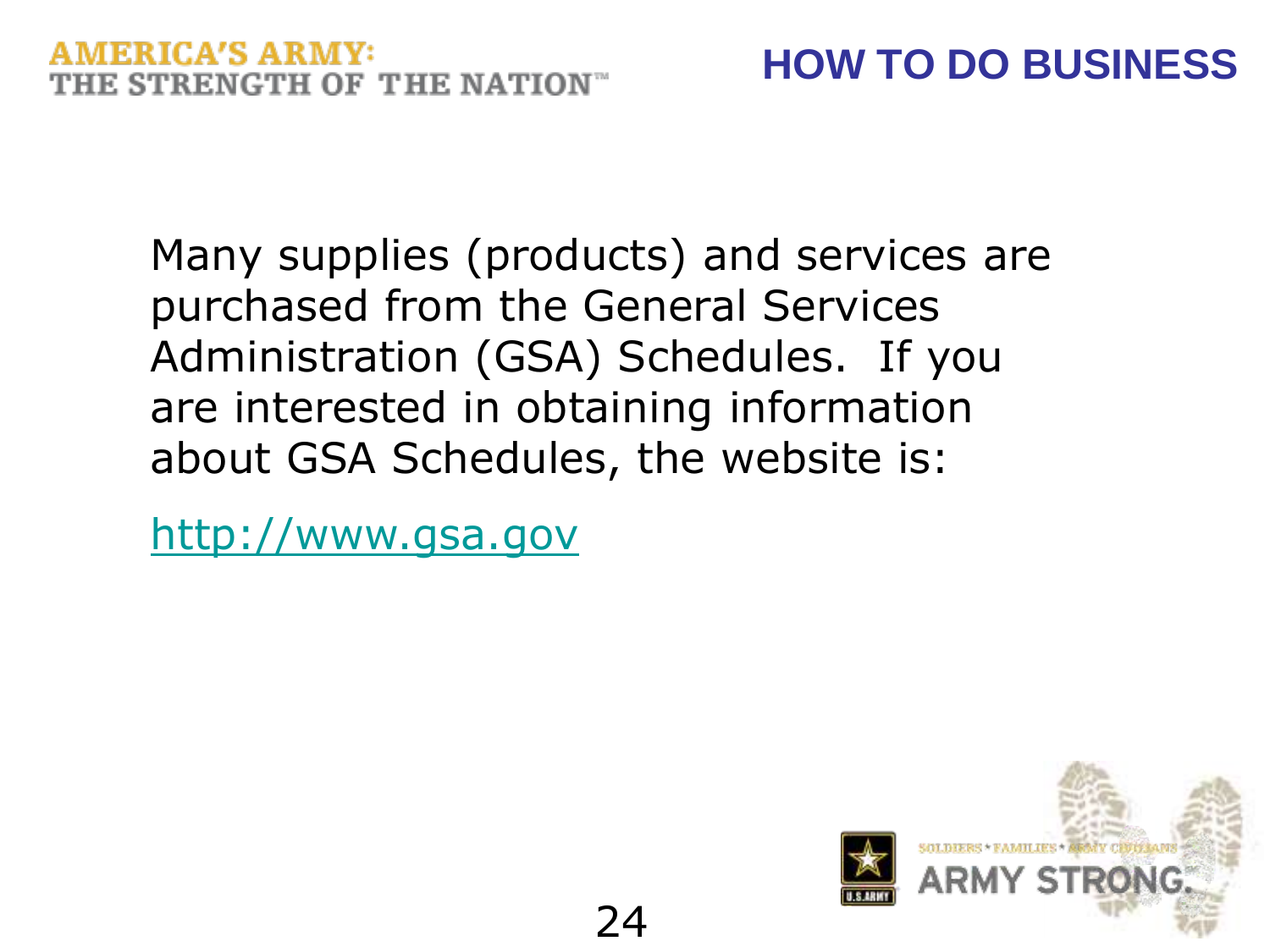The following regulations govern contracting procedures within the Army and are available online.

Federal Acquisition Regulation (GSA):

[https://w](https:///)ww.acquisition.gov/far

Defense Federal Acquisition Regulation Supplement: <http://www.acq.osd.mil/dpap/dars/dfarspgi/current/>

index.html

Army Federal Acquisition Regulation Supplement: http://farsite.hill.af.mil/VFAFAR1.HTM

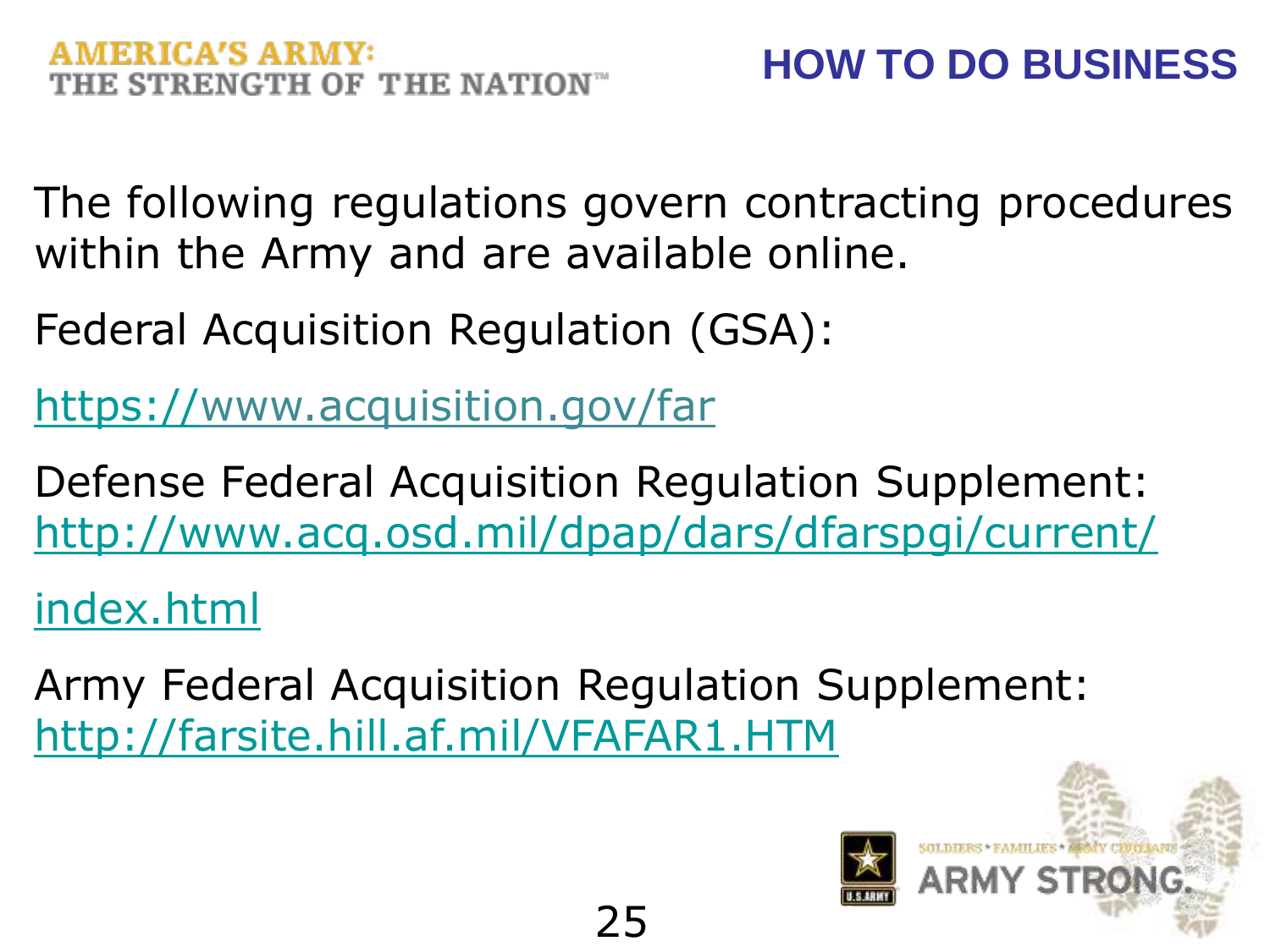Federal business opportunities are posted on a single point of entry online at FEDBIZOPPS. Federal Business Opportunities (Fed Biz Opps) [http://www.fedbizopps.gov](http://www.fedbizopps.gov/)

Potential subcontracting opportunities are posted at: Subcontracting Opportunities with DoD Major Prime Contractors (listed by state) http://www.acq.osd.mil/osbp/doing\_business/index.htm

Small Business Administration (SBA) Subcontracting Opportunities Directory (listed by state) <http://web.sba.gov/subnet/search/index.cfm>

26



SOLDIERS \* FAMILIES \* ARMY CIVIL

ARMY STR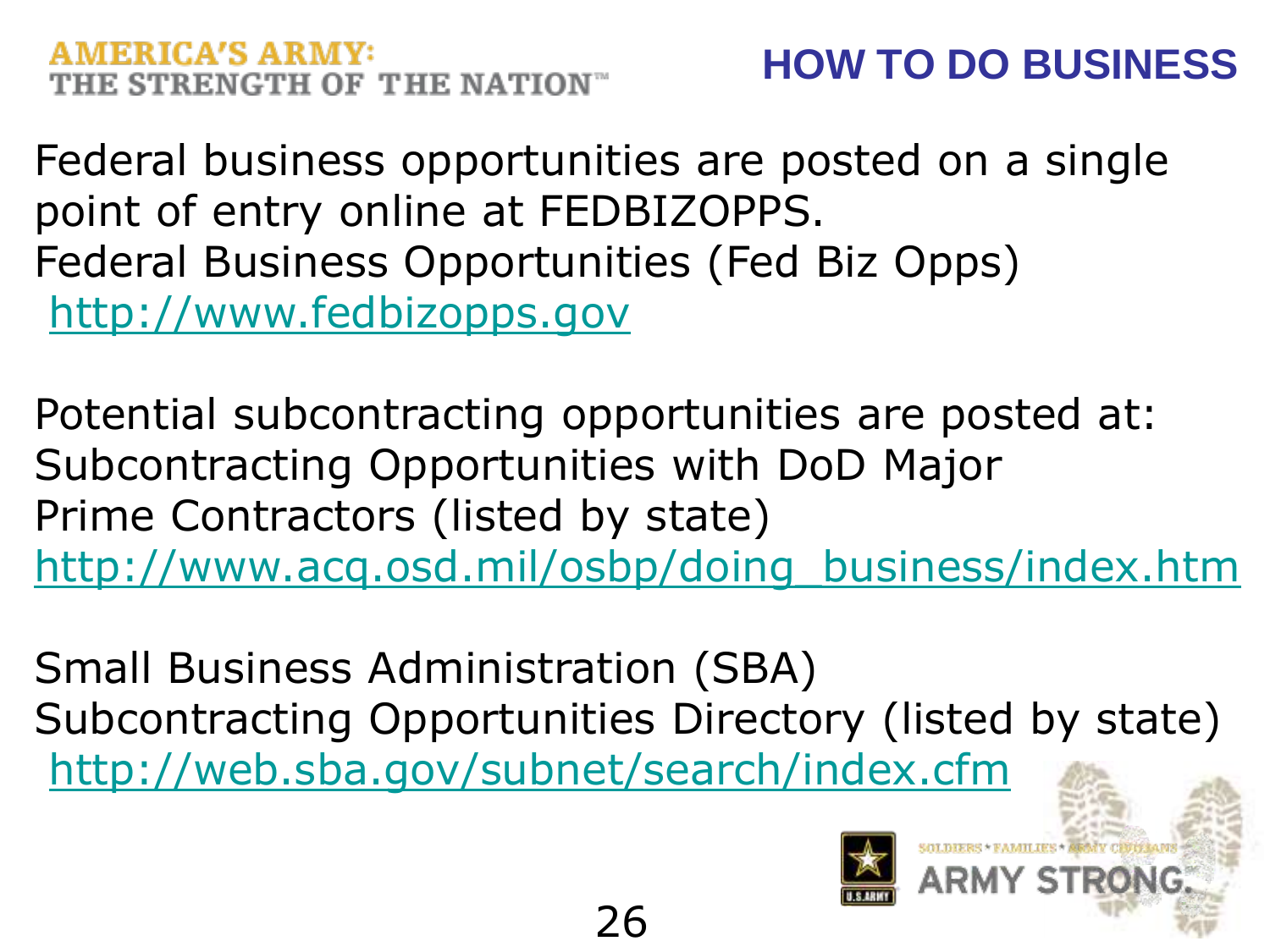**HOW TO DO BUSINESS** 

Army Office of Small Business Programs [http://www.sellingtoarmy.info](http://www.sellingtoarmy.info/)

DOD Office of Small Business Programs <http://www.acq.osd.mil/sadbu>

Small Business Administration (SBA) [http://www.sba.gov](http://www.sba.gov/)

27

Small Business Administration's Office of Women's Business Ownership http://www.onlinewbc.gov/